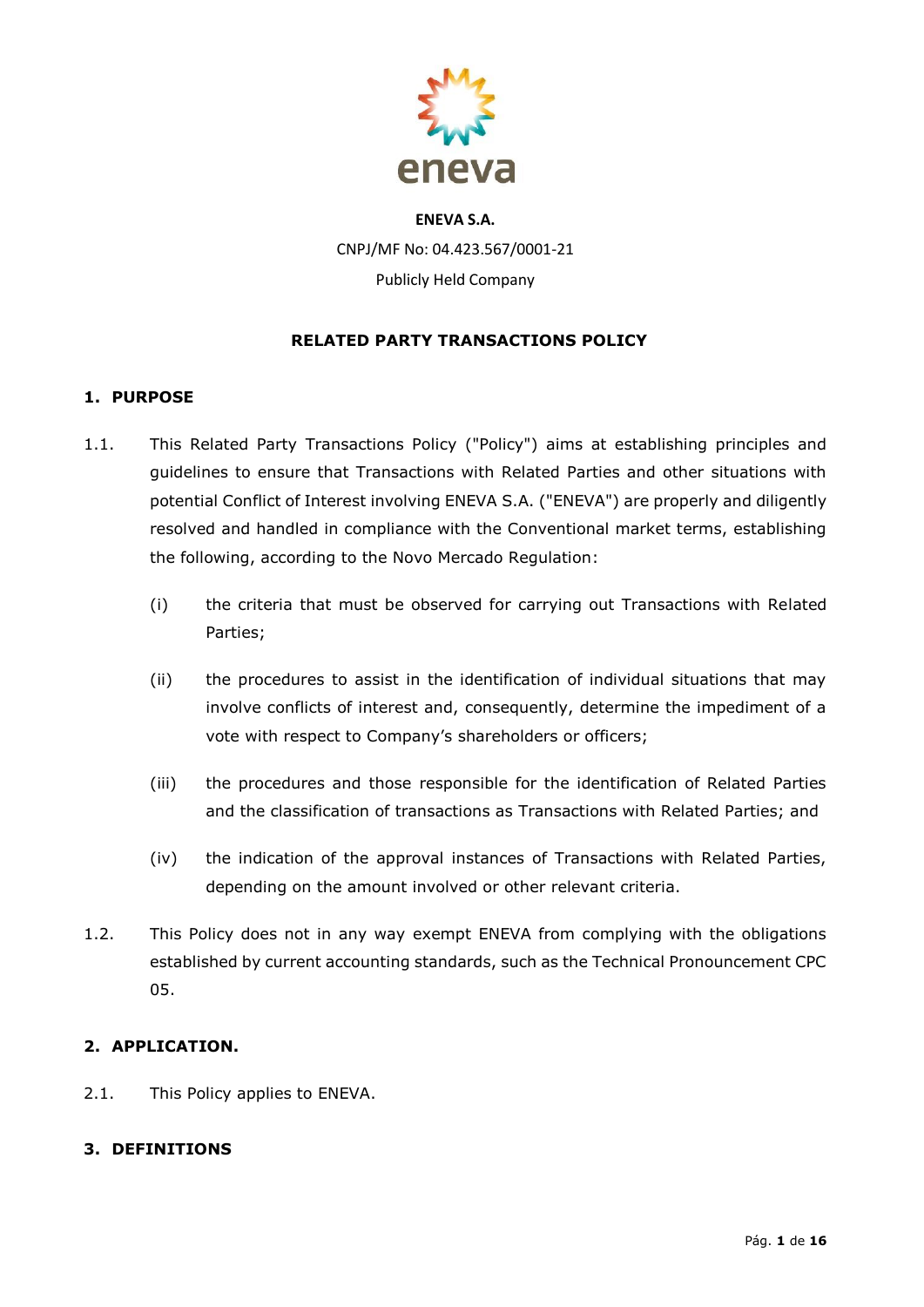

CNPJ/MF No: 04.423.567/0001-21 Publicly Held Company

**Management**: means the members of the Board of Directors, the Advisory Committees and the Statutory Board of the Company.

Company: shall mean ENEVA.

**Applicable conditions**: Equivalence of reciprocal commitments or obligations, without favoring any of the Parties of a business, which are characteristic conditions of transactions between non-related entities.

**Conventional market terms**: conditions that comply with the principles of (i) competitiveness (prices, rates, terms and conditions compatible with others practiced in the market, if applicable and possible); (ii) adequacy and compliance (relevance of terms of the respective agreement to Company's needs, as well as adequate control of information security); (iii) transparency (proper disclosure of agreed terms and their application); and (iv) equity (establishing mechanisms that prevent discrimination or privileges).

**Conflict of Interest**: are situations where a person, in any form of business with the Company or any of its subsidiaries, is involved in a decision-making process in which his or her capacity for a sound judgment may be compromised by the following facts: (i) on the one hand, that person has the power to influence and/or direct the outcome of the decision, and at the same time; (ii) he/she or a close member of the family or even a third party with whom he/she is involved may have a direct gain. In the case of the Company, these are situations in which the personal goals of the decision makers may not be aligned with Company's objectives and interests regarding specific matters due to whatever reason.

**"Control" is the power to direct the financial and operating policies of an entity so as to obtain benefits from its activities.**

**Controlling:** is the entity that controls one or more controlled entities.

**Subsidiary**: is an entity that is a subsidiary through another entity.

**Workers**: all employees and non-statutory officers of the Company.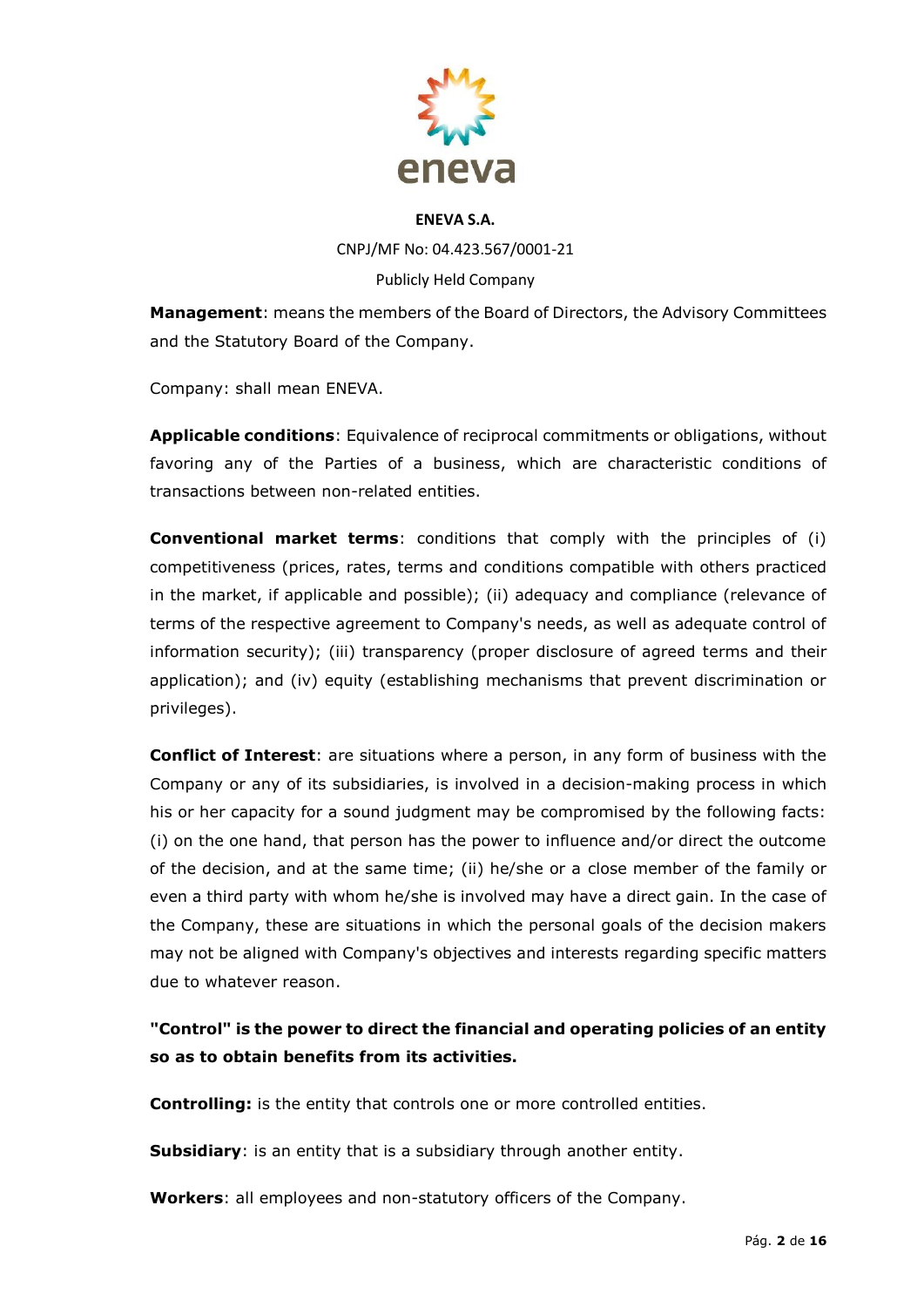

# **ENEVA S.A.** CNPJ/MF No: 04.423.567/0001-21 Publicly Held Company

"Entity" are the private legal entities as per Article 44 of the Brazilian Civil Code

**Significant influence**: The power to participate in decisions on the financial or operational policies of an entity, but in a way it does not characterize individual or joint control over these decisions. It may be obtained through shareholding, statutory provisions or shareholders' agreements. Any interest equal to or greater than twenty percent (20%) of the voting capital, without control, implies Significant influence.

"Person's Close Family Members" are the members of the family, which one can expect to have the power to influence or to be influenced by such person when doing business with the entity. For the purposes of this Policy, it is assumed that Close Family Members are: (i) the spouse or partner; (ii) children or stepchildren (s); (iii) own dependents or spouse or partner's dependents; (iv) other first-degree relatives; or (v) any person cohabiting with the person or who is economically dependent on the person.

**Related Parties**: are individuals or Entities with which a Company has the possibility to contract, in the broad sense of the term, under conditions other than commutativity and independence that characterize Transactions with third parties not related to the Company, its Management or any area of influence. A Related Party is, for purposes of this Policy, the individual or Entity that is related to the Company as indicated below:

- (i) A person or a close member of the family shall be considered a person related to the Company if:
	- (a) having full or shared power of the Company;
	- (b) having significant influence upon the Company; or
	- (c) is a member of Key Management Personnel or of the Company's parent company, if any.
- (ii) A company shall be considered related to the Company, if any of the conditions below are to be found:
	- (a) the entity and the Company members of the same group (which means that the parent company and each subsidiary are interrelated, and the entities under common control are related to each other);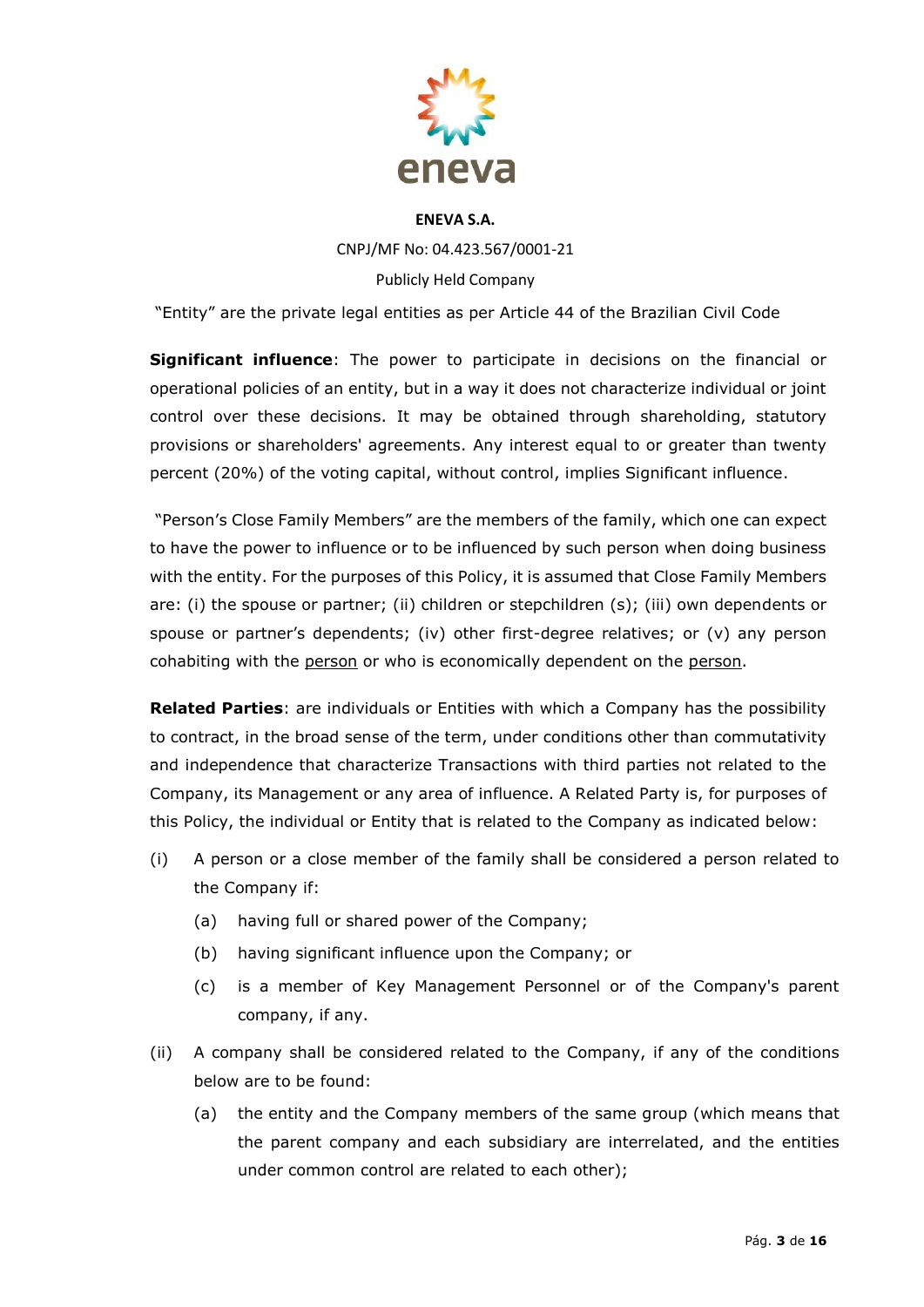

CNPJ/MF No: 04.423.567/0001-21

## Publicly Held Company

- (b) the entity is an associate or joint venture (joint venture) of another entity (or an associate or joint venture of an entity that is a member of a group of which the other entity is a member);
- (c) the Entity controls, is controlled by or is an affiliate of the Company;
- (d) Entity and Company were jointly controlled (joint venture) by a third Entity;
- (e) an entity is a joint venture (joint venture) of a third entity and the other entity is an associate of such third entity;
- (f) the company is a post employment benefic plan, whose beneficiaries are the Company's employees and the company's employees;
- (g) the entity is controlled, whether in full or jointly by a person identified in item above/ and
- (h) an individual identified in letter (i) (a) above has Significant influence over the legal entity, or is Management's Key Personnel, as defined below.

**Management's Key Personnel**: persons who have authority and responsibility for planning, directing and controlling Company's activities, either directly or indirectly, including members of the Board of Directors, the Advisory Committees of the Board of Directors, and the Executive Board (either statutory, or not).

**Transactions with Related Parties**: transfer of goods, rights, resources, services or obligations, directly or indirectly, between Company and a Related Party, regardless of a compensation.

**Related Transactions**: is the set of similar transactions that are logically related to each other by virtue of their object or their Parties, such as:

- (i) subsequent transactions that result from a first transaction already made, provided that it has established its main conditions, including the amounts involved; and
- (ii) transactions of continuing duration that involve periodic provision, provided that the amounts involved are already known.

## **4. PRINCIPLES**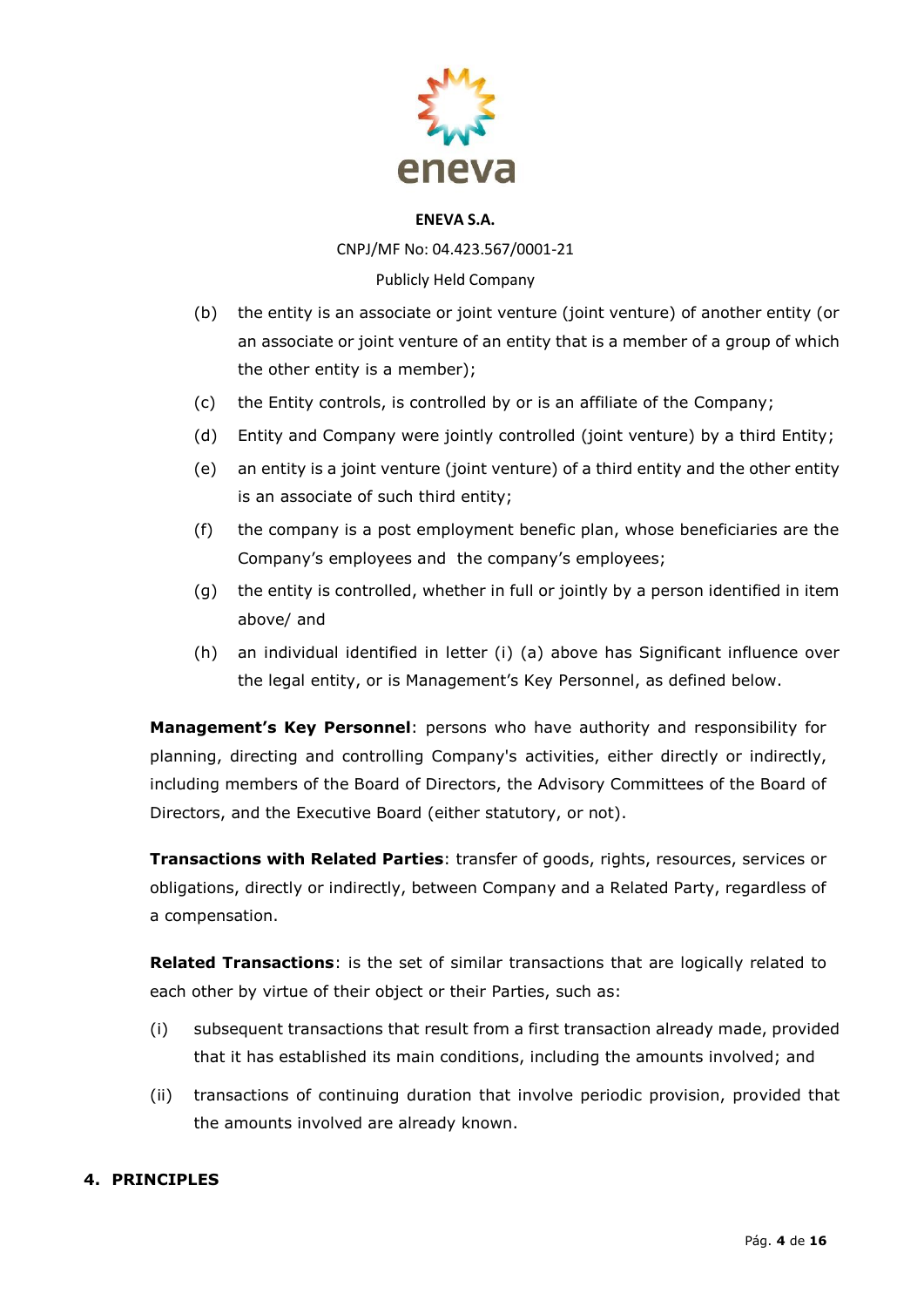

CNPJ/MF No: 04.423.567/0001-21 Publicly Held Company

- 4.1. The performance of Management's Key Personnel should be based on the duty of loyalty, according to which the interests of the company to which management they are a Party must override the personal interests of the decision makers. Similarly, the shareholder must exercise the right to vote pursuant to the best interest of the Company in which it holds an interest, and the vote that is exercised with a different motivation is deemed an abusive vote.
- 4.2. The officer elected by a group or class of shareholders has the same duties as the others towards the Company, and he may not fail to carry out these duties, even for defending the interest of those who elected him.
- 4.3. The Transactions with Related Parties shall always be performed under the Applicable conditions, subject to the Conventional market terms, including appropriate compensatory payment, if applicable, and following the same principles and procedures guiding the Company's negotiations with independent Parties.
- 4.4. When considering each of the Transactions with Related Parties, attention should be directed to the essence of the respective transaction and not merely its legal form.
- 4.5. In order to ensure the transparency of the process to shareholders, investors and the market, ENEVA must disclose information about Transactions with Related Parties through its financial statements, quarterly information, occasional periodic information, annual reports or, as applicable, by means of a relevant fact or specific notice, pursuant to section **Erro! Fonte de referência não encontrada.** of this Policy, in accordance with the applicable laws and regulations.

## **5. GUIDELINES FOR RELATED PARTIES TRANSACTIONS**

## **Identification and Formalization**

5.1. Each Management Key Personnel shall complete a form with information about their Related Parties (individuals and entities) and any transactions between them and the Company of which it is aware within the first 15 (fifteen) days of each year. Each Management's Key Personnel is solely responsible for completing its respective form,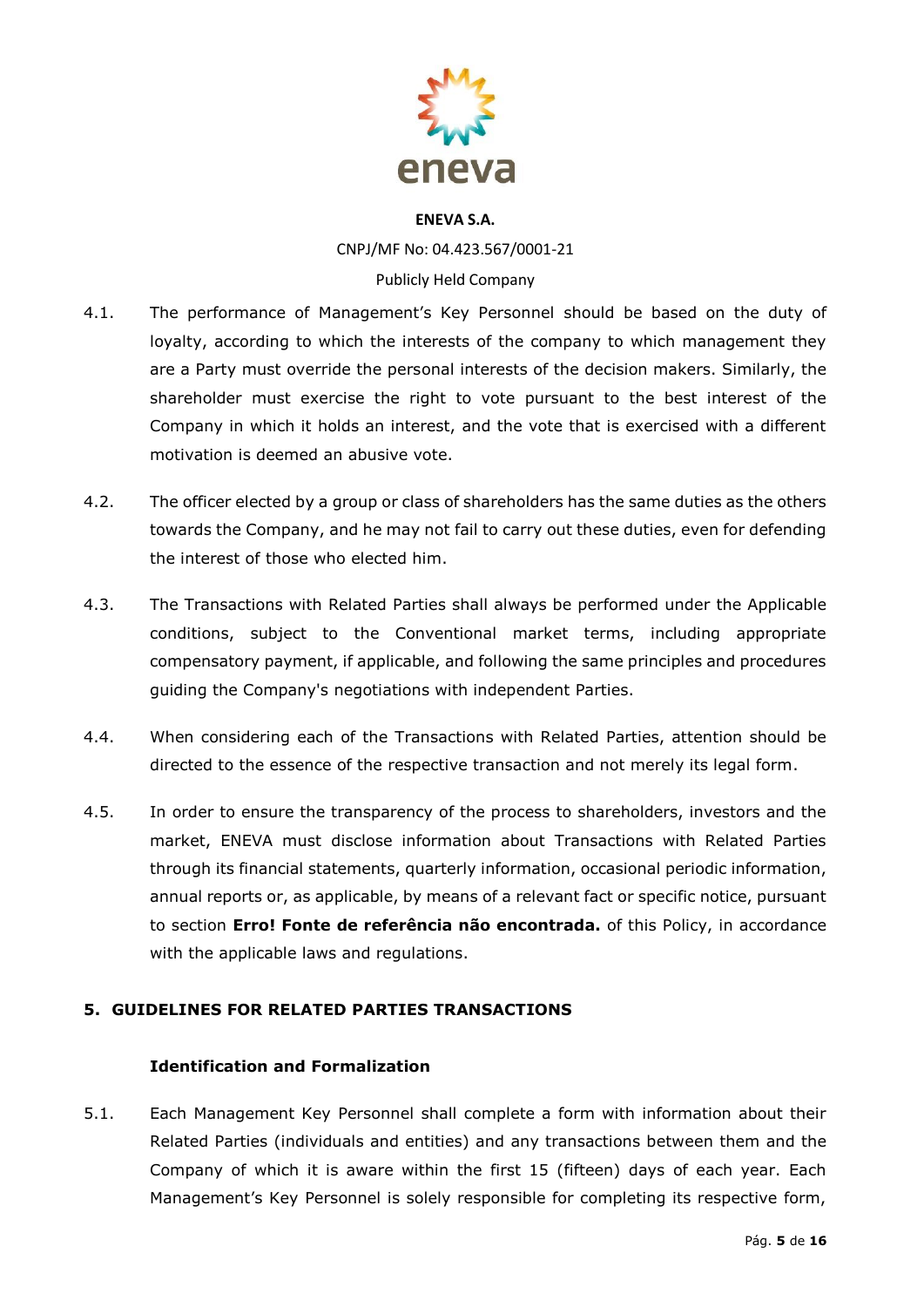

CNPJ/MF No: 04.423.567/0001-21

## Publicly Held Company

and Company shall not be responsible for making any value judgments about its content.

- 5.2. The Controllership area will maintain an updated register of the direct and indirect Subsidiaries of ENEVA, Entities in which ENEVA holds Significant influence, and other Entities to be informed as Related Parties in financial statements of ENEVA.
- 5.3. The Governance, Risks and Compliance area of ENEVA will keep an updated register with the identification of the Management's Key Personnel and its Related Parties.
- 5.4. The responsible managers shall monitor each possible Transaction with Related Parties and consult the records maintained by the Controllership area and the Governance, Risks and Compliance area before the conclusion of the transaction to verify whether this can be a Transaction with Related Party.
- 5.5. The Key Personnel of Company's Management will be instructed by the Governance, Risk and Compliance area and periodically reminded of the obligation to inform the said area of any potential Related Party Company transaction of which it is aware. In addition, any person may report to the Governance, Risk and Compliance area a transaction that they have knowledge of and that may eventually qualify as a Related Party Transaction.

## **Jurisdiction and Procedures for Related Parties Transactions**

- 5.6. Each potential Transaction with Related Party to the Governance, Risk and Compliance area will be reviewed by the Legal Department and the Accounting Department, who will issue an opinion to determine whether the transaction actually constitutes a Transaction with Related Party, subject to the provisions of this Policy. For this, each potential Transaction with Related Party shall be reported in writing (via email) with the following information:
	- (i) Name of the Related Parties;
	- (ii) Type of relationship of the Related Parties with the Company;
	- (iii) date for potential transaction;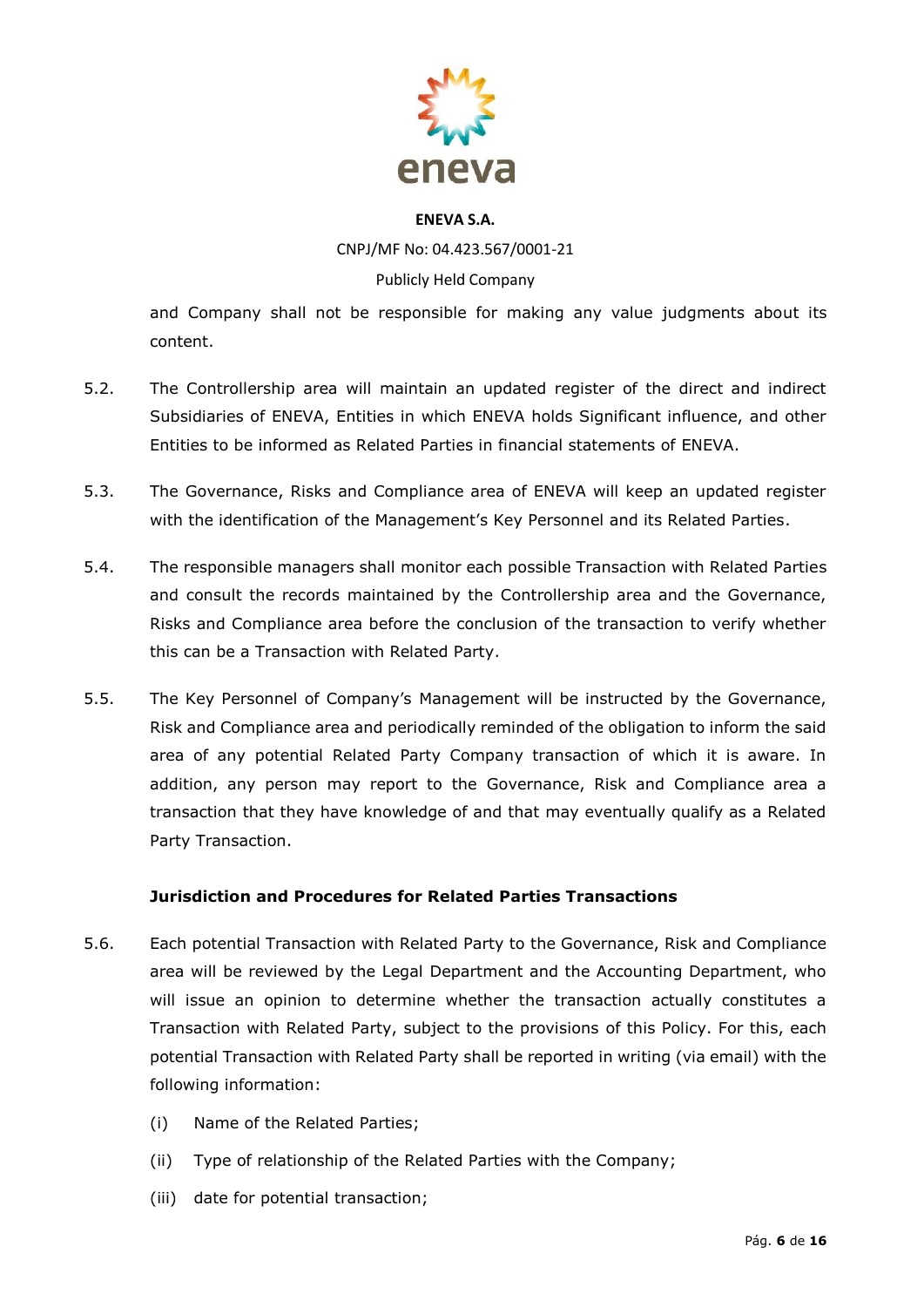

CNPJ/MF No: 04.423.567/0001-21

Publicly Held Company

- (iv) object of transaction;
- (v) amount involved in the transaction;
- (vi) amount corresponding to the interest of such Related Party in the transaction, if it is possible to quantify it;
- (vii) guarantees and related insurance;
- (viii) duration of the transaction object;
- (ix) conditions for the termination or extinction of the transaction;
- (x) main obligations and other terms and conditions of the transaction;
- (xi) when the transaction to be carried out between the Related Parties refers to a loan or other type of debt, inform the nature and reasons for the transaction and the interest rate that is charged, subject to the additional provisions in the case of a loan granted by the Company; and
- (xii) evidence and opinion of the responsible manager that (a) there are clearly demonstrable grounds from the Company's business point of view for the Transaction to be performed with the Related Party, and (b) the intended transaction meets the general guidelines of item 4 above.
- 5.7. Related party transactions must be executed in writing, specifying the main characteristics and conditions, such as price, deadlines, guarantees, conditions for rescission, responsibility for payment of taxes and obtaining licenses, among others. These characteristics shall also expressly include the possibility of Company's termination of any Transaction with Related Party that has a successive nature, under conditions equivalent to those available in contracts with unrelated Parties.
- 5.8. The Company's managers and Workers shall respect the ordinary flow of negotiation, analysis and approval of transactions adopted by Company and shall not intervene in order to influence the engagement of Related Parties in disagreement with such flow.

## **Approval Instances and Criteria for Performing Related Party Transactions**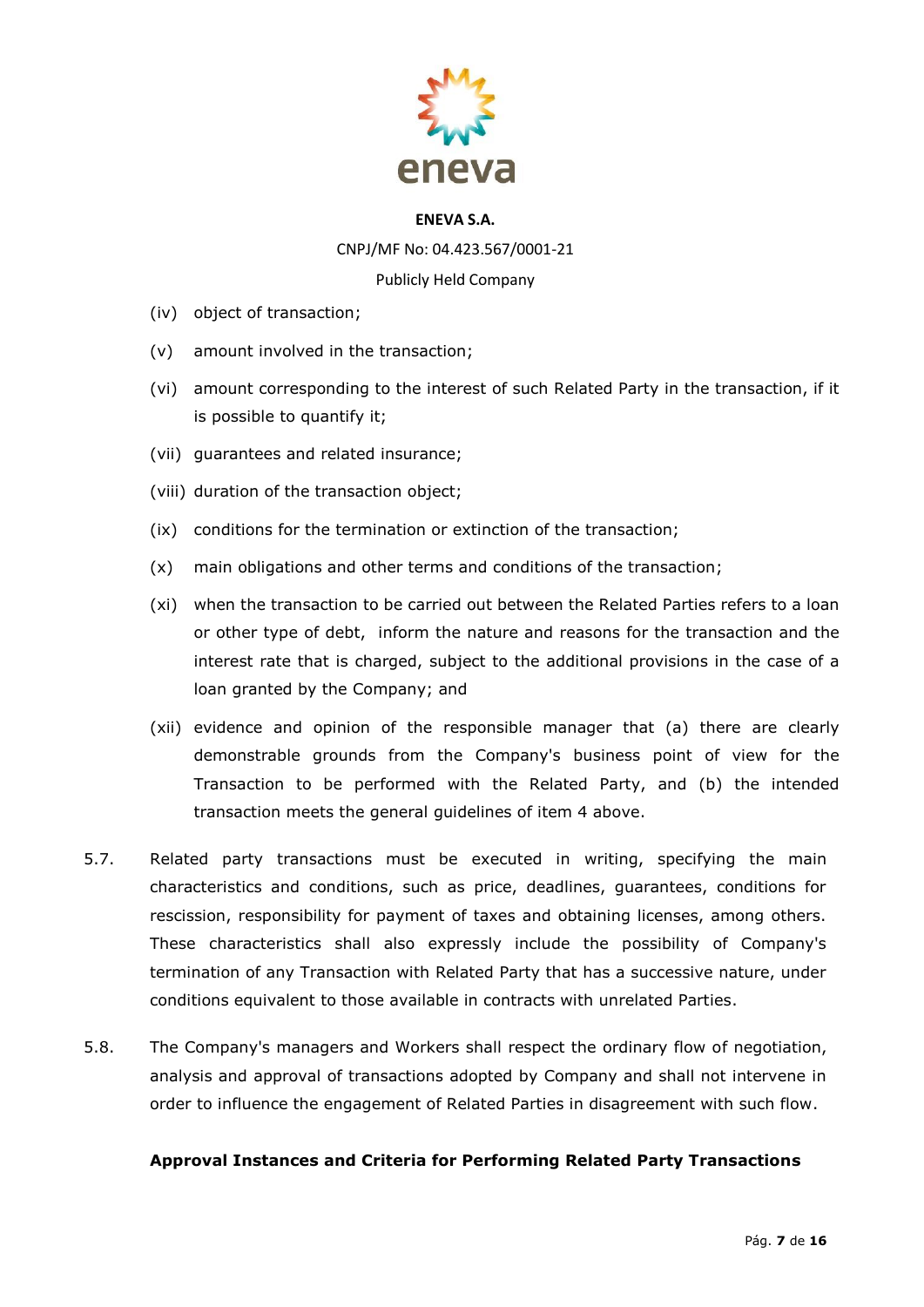

CNPJ/MF No: 04.423.567/0001-21 Publicly Held Company

- 5.9. All Transaction with Related Party must be submitted to the Board of Directors for approval. The members of the Executive Board or the Board of Directors in a situation of potential Conflict of Interest during the analysis of the transactions should not attend the discussions on the subject, as well as refrain from voting in the respective decisionmaking process, subject to the provisions in section 6 of this Policy.
- 5.10. In the analysis of Transactions with Related Parties, the opinions should consider the following factors, among others considered relevant for the review of the specific transaction:
	- (i) If there are clearly demonstrable reasons from Company's business point of view for carrying out the Transaction with the Related Party;
	- (ii) If the transaction is carried out under terms at least equally favorable to the Company than those generally available on the market or those offered to or by a third party not related to the Company under equivalent circumstances;
	- (iii) The results of evaluations carried out or opinions issued by a specialized and independent company, if any;
	- (iv) Whether or not a competitive process has been carried out for the said contracting and its result;
	- (v) The pricing methodology used and other possible alternative pricing methods for the transaction; and
	- (vi) The extent of the interest of Related Party in the transaction, considering the amount of the transaction, the financial situation of the Related Party, the direct or indirect nature of the interest of the Related Party in the transaction and the continuing nature, or not, of the transaction.
- 5.11. Subject to the exception provided for in item 5.12, all other Transactions with Related Parties shall be submitted to the Board of Directors for approval, upon the opinion of the Audit Committee, which shall evaluate (i) the observance of the guidelines of this Policy and (ii) Conflict of Interest, as provided in section 6 of this Policy.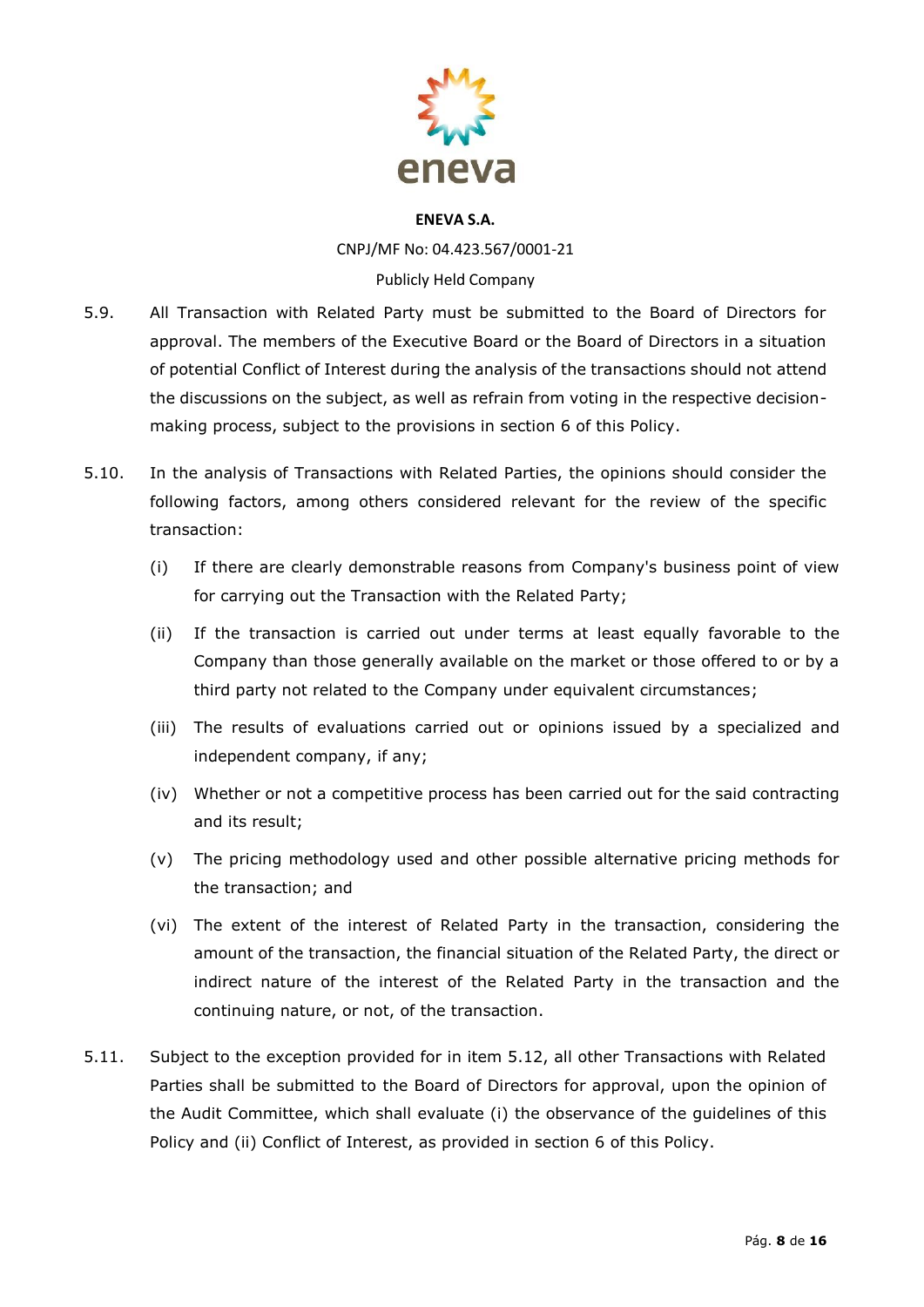

CNPJ/MF No: 04.423.567/0001-21 Publicly Held Company

- 5.12. The Board of Directors, on its own initiative or on the recommendation of the Audit Committee, may determine that the transaction, due to its relevance or other characteristics, should be examined by an independent Special Committee that has been constituted and deliberates under CVM Opinion 35 ("Special Committee").
- 5.12.1. The special committee shall adopt the principle of total independence from the Company`s Management, and may request a separate accounting, financial and legal counselling to ensure the transparency of the assessment thereon; and
- 5.12.2. In the case of a Related Party Transaction that must be approved by the General Meeting of shareholders by legal determination, the transaction shall be examined by the Special Committee.
- 5.13. The members of the Board of Directors as well as those of the Audit Committee shall have access to all documents relating to Transactions with Related Parties, including the opinions and / or technical opinions that have been issued.
- 5.14. The Board of Directors may approve the related party transaction if it concludes, in good faith, that the transaction is fair and in the interest of the Company. If it deems it necessary, at its own discretion, the Board of Directors may condition the approval of the Transaction with Related Parties to changes so that the transaction occurs in an equitable manner and in the Company's best interest.

## **Exempt Transactions**

- 5.15. The fixed, variable, stock-based compensation and other benefits provided to Key personnel of Company's management are not subject to the procedures of this Policy, provided that their total amount has been approved as set forth in the Bylaws.
- 5.16. The transactions carried out between the Company and any other company with capital directly or indirectly held in its entirety by the Company shall not be subject to the procedures of this Policy as well.

## **Forbidden Transactions**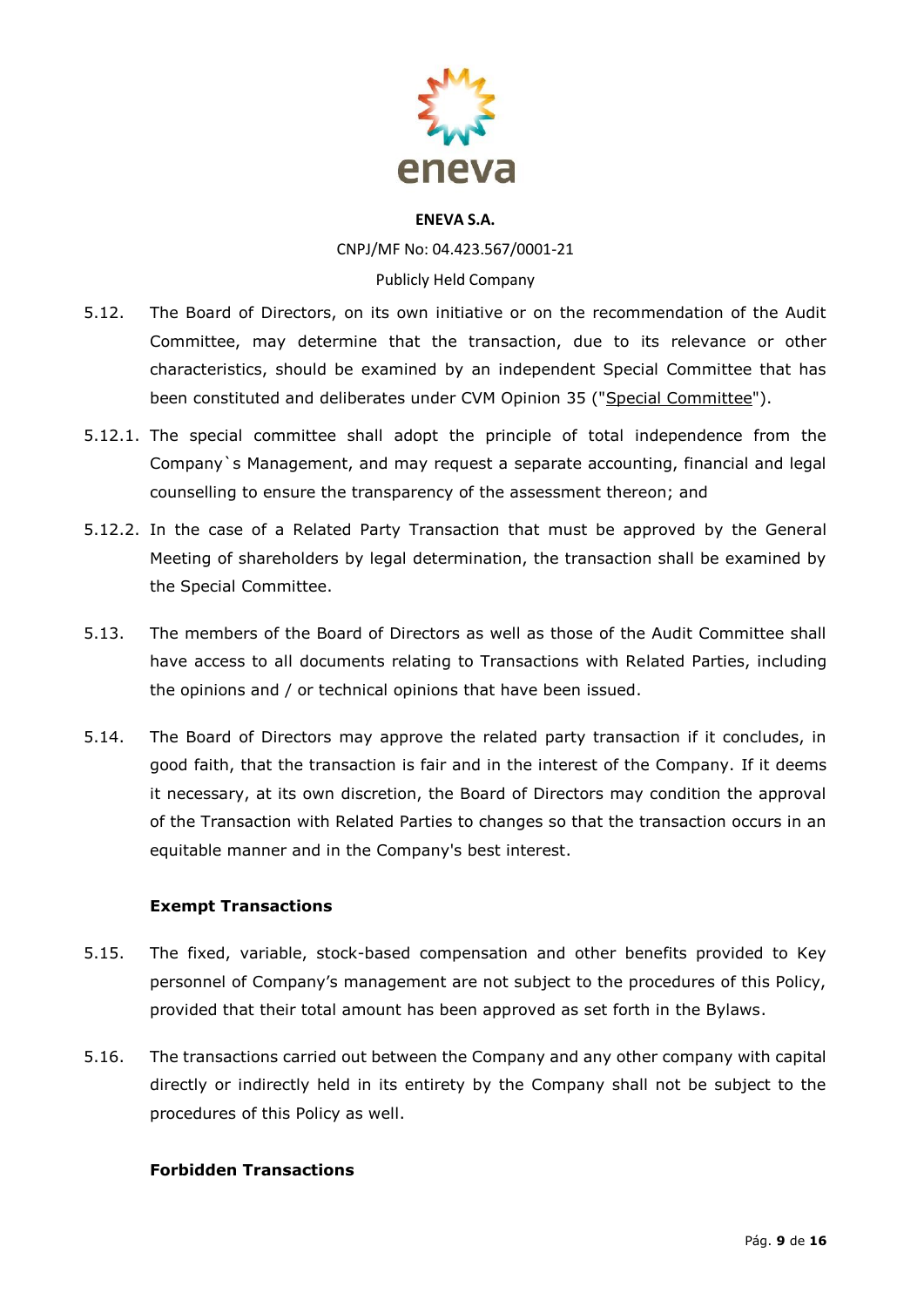

CNPJ/MF No: 04.423.567/0001-21

## Publicly Held Company

- 5.17. Transactions between the Company and any Related Party is forbidden:
	- (i) Under a different market condition that may cause losses to CCR's interests;
	- (ii) With participation of employees and Management in business of a particular or personal nature that may interfere or conflict with Company interests, or that may result in using confidential information obtained in result of their function or position in Company.
	- (iii) In detriment of ENEVA and in benefit of an associated, controlled or controller company, and those transactions shall always observe the strictly commutative market rules; and
	- (iv) strange to Company's corporate purpose and / or that fail to comply with Bylaws and other rules set by Company Management.

## **6. GUIDELINES FOR POTENTIAL CONFLICT OF INTEREST**

- 6.1. When there is a situation between Related Parties that raises a Conflict of Interest, it must be invoked by the Party that gives it cause (for example, a member of Management's Key personnel) or by any other member of the collegiate or third party who is aware of the conflict, as soon as the conflict occurs or it becomes aware of it.
- 6.2. Any transaction between Company and a Related Party shall be considered a Conflict of Interests Situation.
- 6.3. In the event of Conflict of Interest situations, Company shareholders must refrain from voting at General Meetings, and the vote rendered by a shareholder aimed at causing harm to the Company or to other shareholders, or at getting for itself or for third parties an advantage to which it is not entitled and which results or may result in loss to the Company or to other shareholders shall be deemed an abusive vote;
- 6.4. Members of the Management's Key personnel in a conflict position should explain their involvement in the transaction, be absent from discussions on the subject and refrain from voting on the matter. The manifestation of Conflict of Interest, abstention and temporary removal must be recorded in the minutes.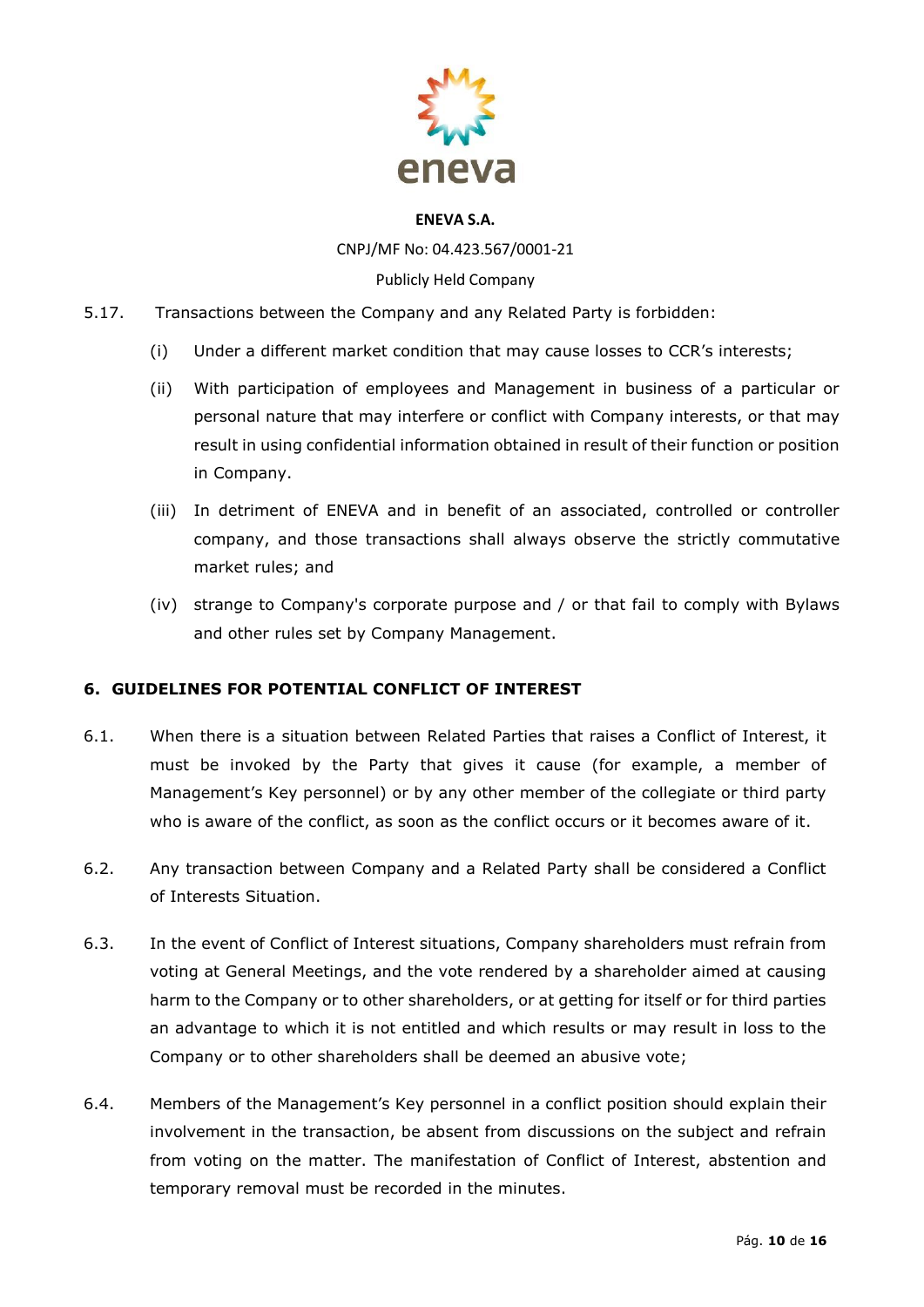

CNPJ/MF No: 04.423.567/0001-21 Publicly Held Company

- 6.5. If requested by the Chairman of the Board of Directors or the Chief Executive Officer, as the case may be, members of Management's Key Personnel in a Conflict of Interest position may participate in the discussions in part to explain their involvement in the operation and provide further information on the operation and the parties involved, and should always be absent at the end of the discussion, including the voting process of the matter.
- 6.6. Issues relating to Conflict of Interest involving or not Related Parties should be directed to the Audit Committee for it to prepare an opinion on the terms of the transaction and recommend whether or not the matter is to be decided by the Board of Directors.
- 6.7. When it refers to matters relating to Conflict of Interest between Related Parties involving Company and Company shareholders, the Audit Committee, on an exceptional basis, shall be composed of all independent Directors. If the transaction requires approval by the Board of Directors, after the favorable opinion of the Audit Committee, the directors representing the shareholders involved in the transaction or contract should absent themselves from the discussions on the subject and abstain from voting on the matter.

## **7. DISCLOSURE AND TRANSPARENCY**

- 7.1. Company is required to disclose Transactions with Related Parties, even if such transactions have not yet been completed, pursuant to art. 247 of the Brazilian Corporation Law, CVM Resolution 642 and Appendix 30, item XXXIII of CVM Instruction 480.
- 7.1.1. The disclosure shall be made in the notes to the financial statements, with the condition to provide sufficient details for the identification of the Related Parties and any essential and non-commutative conditions concerning said transactions, as provided for in items 17, 18 and 19 of CVM Resolution No. 642/in order to provide shareholders with the right to supervise and monitor Company's management acts, without prejudice of the duty to promote its wide disclosure to the market, when the transaction represents a material fact or when the financial statements are disclosed.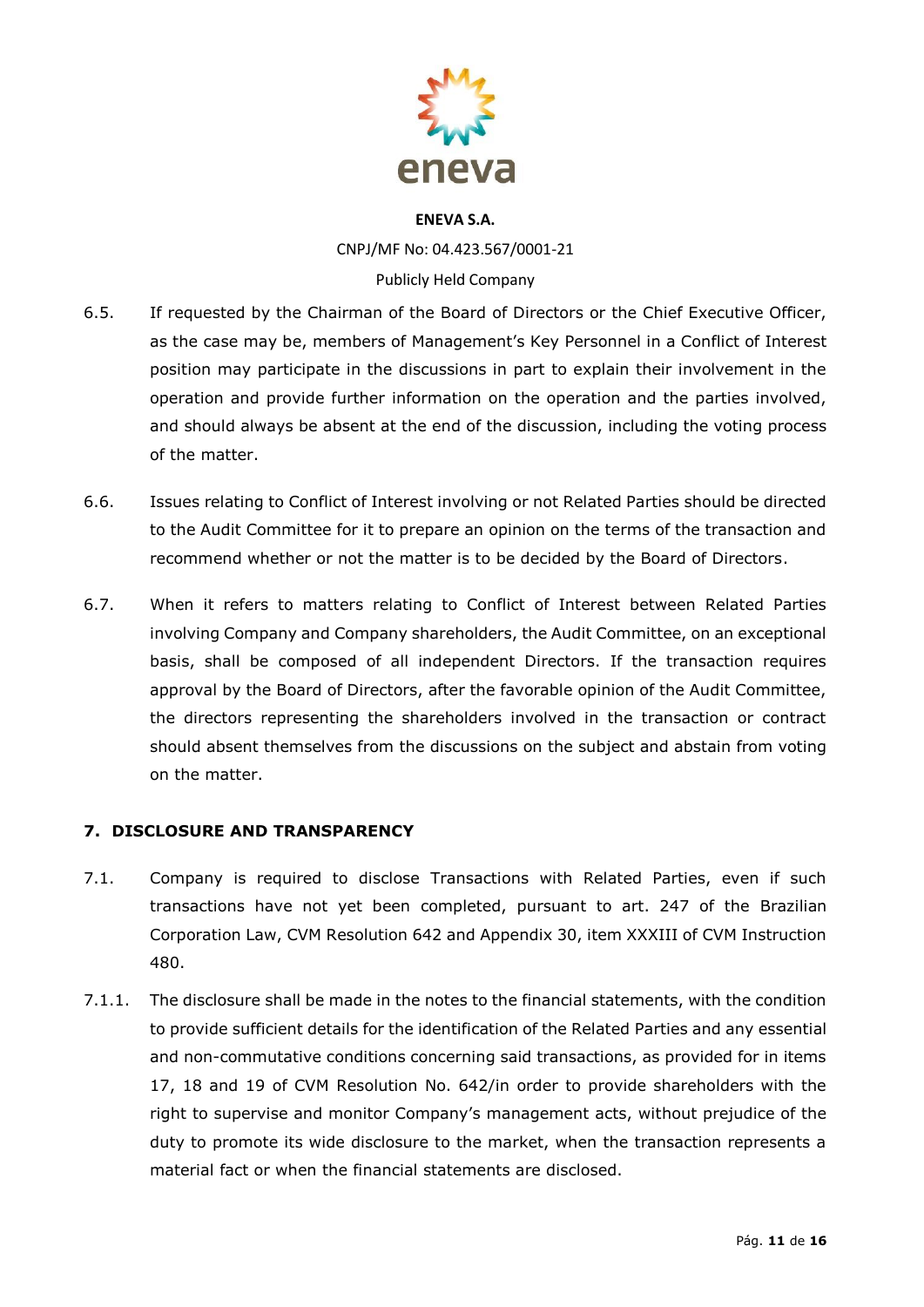

CNPJ/MF No: 04.423.567/0001-21 Publicly Held Company

- 7.2. The Company must send to the CVM, through the electronic system available on the CVM page on the world wide web, within up to 7 (seven) business days from its occurrence, a notice about Transactions with Related Parties with respect to:
- 7.2.1. Transactions with related parties or the set of related transactions with an amount greater than the smaller The following amounts: (a) R\$50.000.000,00 (fifty Million reais) or (b) 1% (one per cent) of assets of Company's total
- 7.2.2. At Management's discretion, the Transaction with Related Party or a set of Related Transactions the total value of which is lower than the parameters set forth in item 7.2.1 above, in view of: (a) the characteristics of the transaction; (b) the nature of the relationship of Related Party with the Company and / or Controlled Companies; and (c) the nature and extent of the Related Party's interest in the operation.
- 7.2.3. The value of the total assets provided for in Item 7.2.1.(b) must be calculated based on the latest financial statements of Company or, when applicable, on the latest consolidated financial statements disclosed by Company.
- 7.2.4. The communication regarding Transactions with Related Parties, referred to in this item 7.2, shall be disclosed to the market by Company, based on the information requested in Exhibit 30, item XXXIII to the CVM Instruction 480, or any other document that may amend it or replace it.
- 7.3. Notwithstanding the provision set forth in item 7.2 above, regarding an eventual approval of the transaction with a Related Party, Company's Management shall evaluate if such relevant act shall be disclosed, if they understands that, according to Section 2 of CVM Instruction n. 358 as of January 03, as amended, said agreement may significantly influence: (i) the value of the securities issued by Company, or referred to them; (ii) the decision of investors to buy, sell or keep such Company's securities, and/or (iii) the decision of investors to exercise any of their ownership rights regarding the securities or related titles issued by Company.
- 7.4. Without disregarding the duty to comply with the legal and/or regulatory obligations regarding Transactions with Related Parties, including those foreseen above, the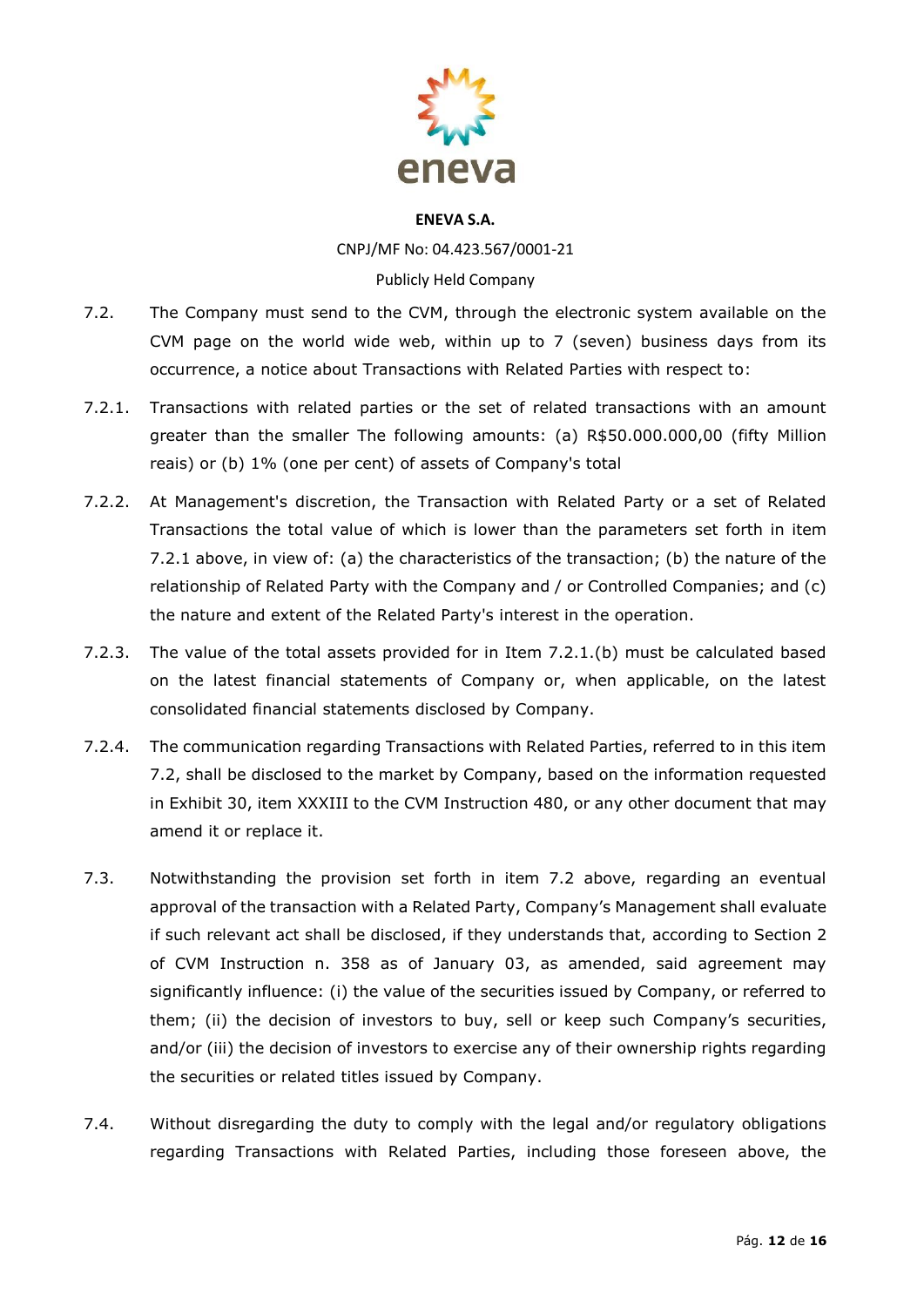

CNPJ/MF No: 04.423.567/0001-21 Publicly Held Company

abstract of all transactions of this nature shall be reproduced in Company's Reference Form, as per CVM Instruction 480.

## **8. GENERAL PROVISIONS**

- 8.1. The absence of a voluntary manifestation of a member of Management's Key Personnel in a conflict position shall be considered a violation of the principles of good corporate governance, this Policy and the Company Code of Conduct, and shall be subject to the procedures and penalties set forth therein. Such behavior should be brought to the attention of the Audit Committee and subsequently to the Board of Directors.
- 8.2. When they are vested into office or upon their hiring, the members of the Board of Directors, the Advisory Committees, and the Executive Board shall sign a Statement of Consent to this Policy, as per the form in Annex I of this Policy. The current members of the Board of Directors, the Advisory Committees and the current Executive Board shall sign the said Instrument of Consent when this Policy is approved.
- 8.3. The Executive Board will establish the content and format of the information deemed necessary for deliberation regarding Transactions with Related Parties, the controls and procedures for carrying out these transactions (in compliance with the provisions of this Policy), as well as other regulations for the monitoring and disclosure of transactions.

## **9. REFERENCES**

- Law nº 6.404, of December 15th, 1976, As amended Brazilian corporate law")
- Cvm instruction 480 of December 7th, 2009, As amended cvm instruction 480")
- Cvm instruction 358 of January 3rd, 2002, As amended cvm instruction 358")
- Guidance Opinion Cvm instruction 35, of September 1st, 2008 ("CVM Opinion 35")
- Technical Pronouncement CPC 05 (R1) of the Accounting Pronouncements Committee (CPC) on the Disclosure of Related Parties ("CPC 5"), approved by the Brazilian Securities and Exchange Commission (CVM) pursuant to Resolution 642/10 ("CVM Resolution 642"))
- Novo Mercado Regulation of B3 S.A. Brazil, Bolsa, Balcão ("Novo Mercado Regulation")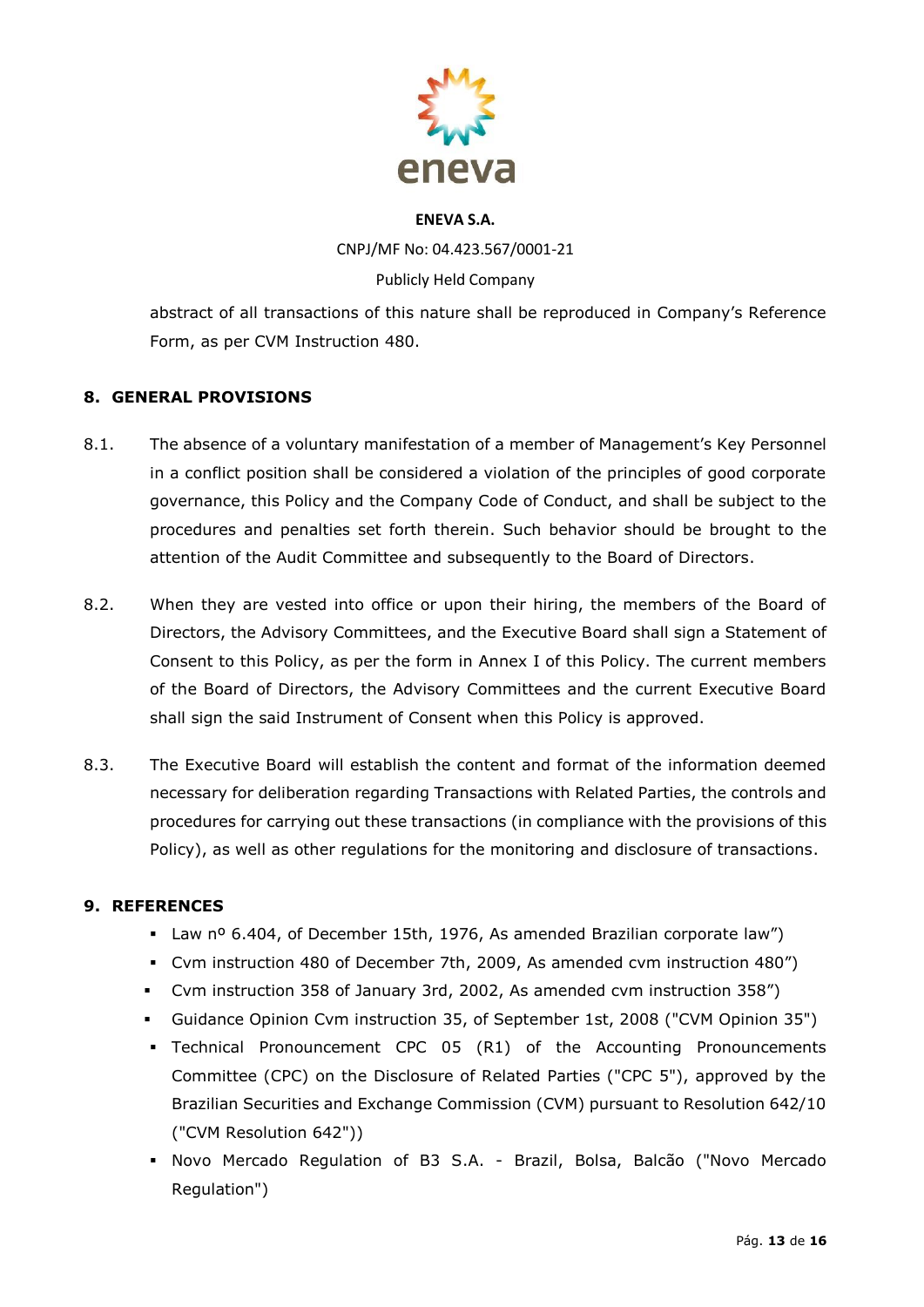

CNPJ/MF No: 04.423.567/0001-21

Publicly Held Company

- **ENEVA's By-laws**
- **ENEVA's Code of Conduct**

## **10.EXHIBITS**

- **Exhibit 1**  Form of Related Parties and Close Family Members Information
- ▪

## **Review and Approval**

| <b>Review</b>                    | <b>Date</b> | <b>Description of Updates</b> |                   |  |
|----------------------------------|-------------|-------------------------------|-------------------|--|
| 0                                | 01/31/2019  | Creation of document          |                   |  |
| Criação                          |             | <b>Review</b>                 | <b>APPROVAL</b>   |  |
| GRC, Legal and<br>Controllership |             | Eneva's Executive Board       | Board of director |  |

## **KEY PUBLIC**

- Members of the board of directors
- Members of the advisory committees
- Executive Officers (Statutory or otherwise)
- Legal Area
- control department;
- Tax Aread
- Governance risks area and compliance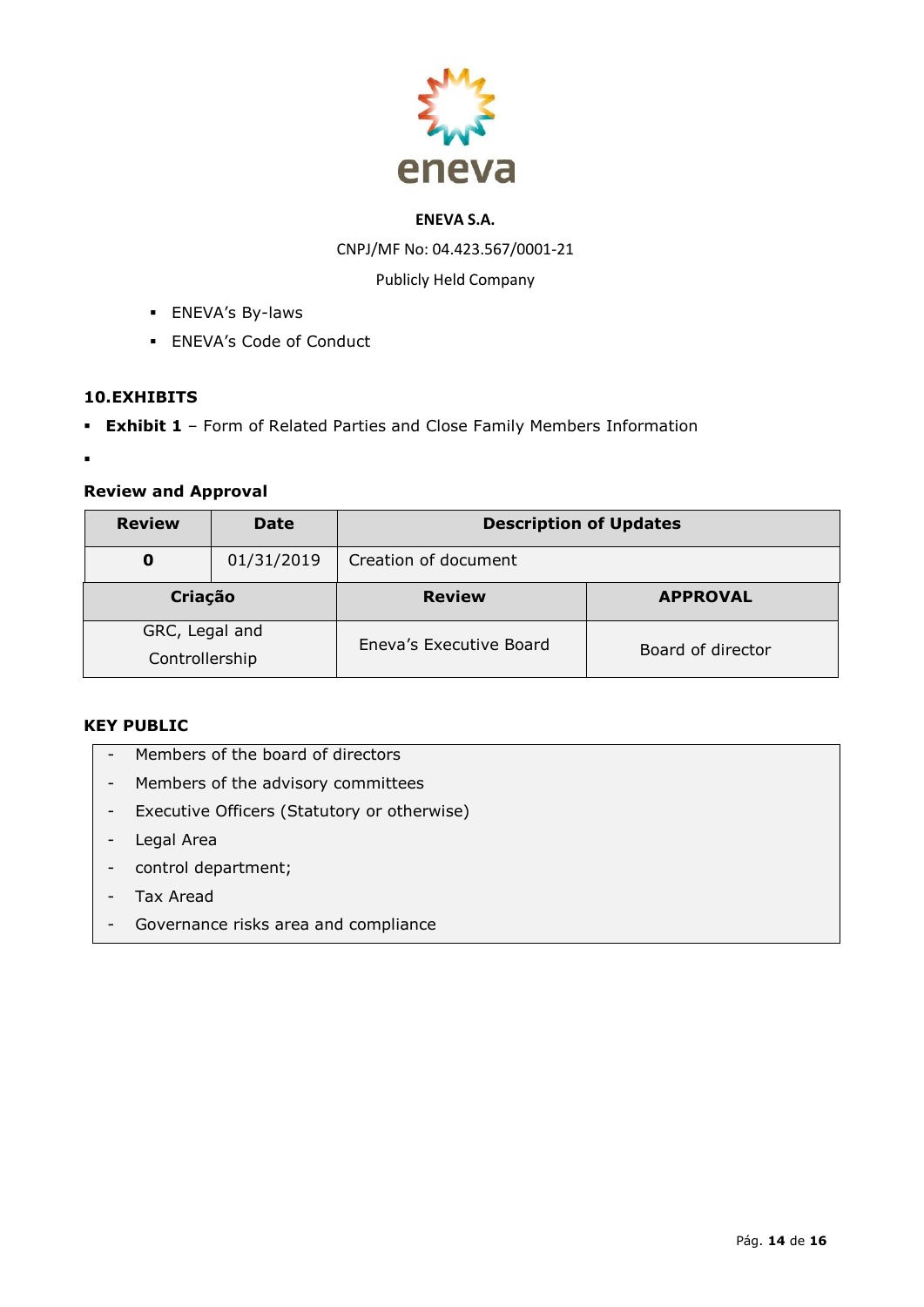

CNPJ/MF No: 04.423.567/0001-21

#### Publicly Held Company

## **EXHIBIT I – INFORMATION FORM OF RELATED PARTIES AND CLOSE FAMILY MEMBERS**

By this instrument, Mr./Mrs. [NAME], [nationality], [marital Status], [profession], bearer of ID [issuing agency] No [...], enrolled with CPF under No. [...], with business address at [...], hereinafter referred to as "Declarant", in one's capacity as [position] at ENEVA S.A., corporate by publicly held corporation, headquartered in the City of Rio de Janeiro, State of Rio de Janeiro, enrolled with CNPJ/MF under No.NN.NNN.NNN/NNNN-NN, hereinafter referred to as "ENEVA", hereby declares that it is aware of ENEVA's Policy for Transactions with Related Parties ("Policy") in its entirety and undertakes to always follow its rules in accordance with such rules..

In addition, the Declarant informs below the lists of entities and Close Family Members considered Related Parties under the Policy:

| Corporate                          |                               |                |                               |
|------------------------------------|-------------------------------|----------------|-------------------------------|
| <b>Taxpayer</b><br><b>Registry</b> | <b>Country of</b><br>domicile | <b>Segment</b> | Relationship                  |
|                                    |                               |                |                               |
|                                    |                               |                |                               |
|                                    |                               |                |                               |
|                                    |                               |                |                               |
|                                    |                               |                |                               |
| <b>CPF or</b><br><b>Passport</b>   |                               |                | <b>Family</b><br>Relationship |
|                                    |                               |                |                               |
|                                    |                               |                |                               |
|                                    |                               |                |                               |
|                                    |                               |                |                               |
|                                    |                               |                | <b>Country of</b><br>domicile |

The Declarant has signed this instrument in two (02) identical counterparts in the presence of the two (02) undersigned witnesses.

Rio de Janeiro, \_\_\_\_\_\_\_\_\_\_\_\_\_\_\_\_, 20\_\_.

WITNESSES:

Name: